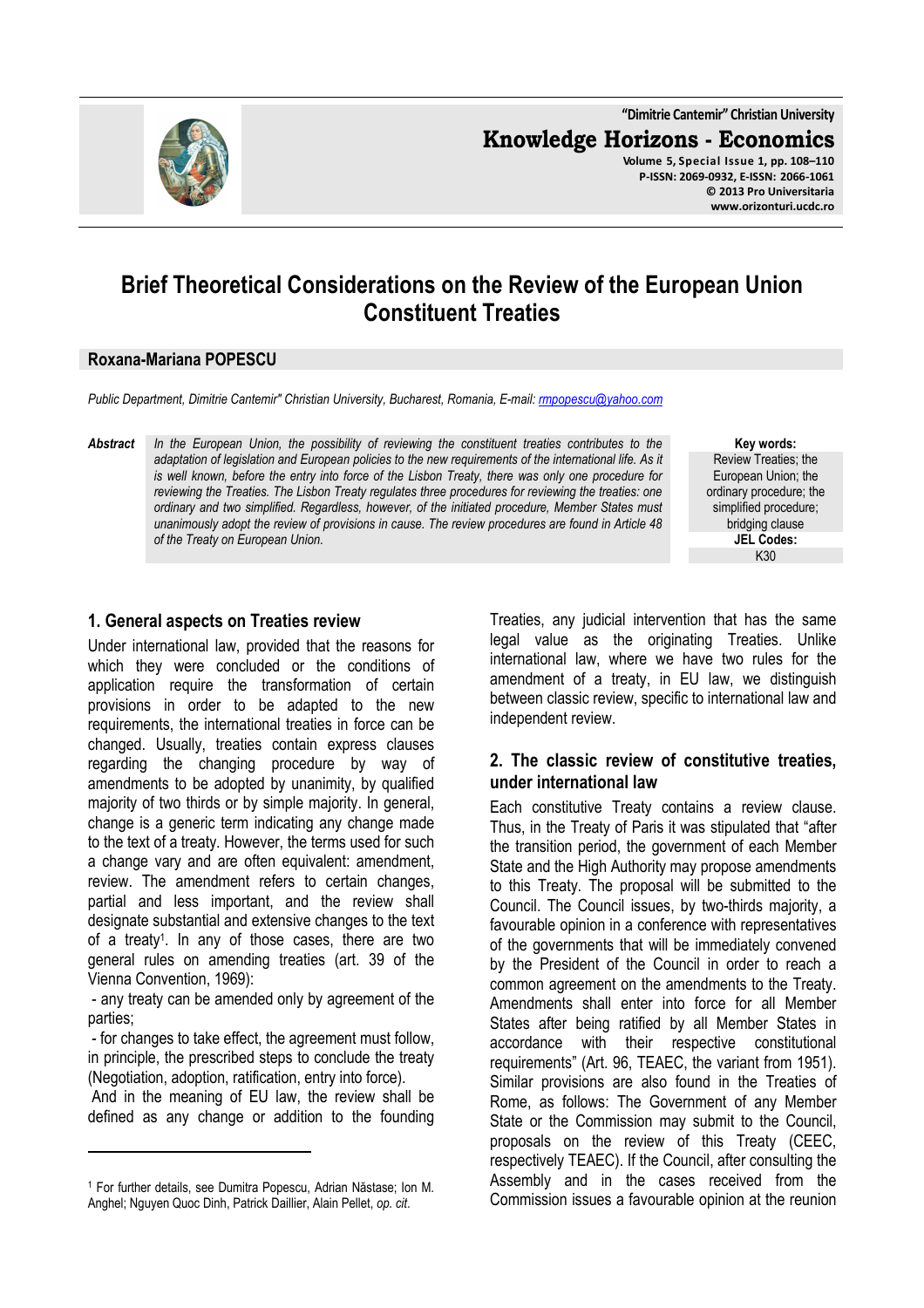of a conference with representatives of Member States governments, convened by the President of the Council in order to reach a common agreement on the amendments to this Treaty, amendments shall enter into force after being ratified by all the Member States, under the internal constitutional procedures of each Member State (Art. 236 EECT and art. 204 TEAEC, variant from 1957).

Currently, provisions relating to the revision of Treaties of the European Union are found in art. 48 of the Treaty on European Union. The doctrine states that this article is one of the most important of the Treaty (François-Xavier Priollaud, David Siritzky, 2008). The text of the new art. 48 TEU, as amended by the Lisbon Treaty replaces the single revision procedure of the Treaties, provided prior to 2009 (the year when the Treaty of Lisbon has entered into force). Thus, under the mentioned article, Treaties may be amended in accordance with an ordinary revision procedure. Also, they may be amended in accordance with some simplified revision procedures: a simplified procedure aimed at internal Union policies and activities and a simplified procedure named "bridging clause".

Regarding *the ordinary procedure* (par. 1-6 of art. 48, TEU), we briefly mention the following: The Government of any Member State, the European Parliament or the Commission may submit to the Council, proposals for the amendment of Treaties. These proposals may, among other things, either increase or reduce the competences conferred upon the Union, in the Treaties. These proposals shall be submitted to the European Council, by the Council and the national Parliaments shall be notified. If the European Council, after consulting the European Parliament and the Commission, adopts by simple majority, a decision in favour of examining the proposed amendments, the President of the European Council shall convene a Convention composed of representatives of the national Parliaments, of the Heads of State or Government of the Member States, the European Parliament and the Commission. The European Central Bank is also consulted in the case of institutional changes in the monetary area. The Convention shall examine the proposals for amendments and shall adopt, by consensus, a recommendation addressed to the Conference of representatives of Member States Governments. The European Council may decide by a simple majority, with the approval of the European Parliament, not to convene a Convention if this is not justified by the proportion of changes. In the latter case, the European Council shall define the terms for the Conference of Member States. In order to adopt by common agreement, the amendments to be made to the Treaties, the Council President shall convene a

conference of representatives of the Governments of Member States. Amendments shall enter into force after being ratified by all Member States in accordance with their constitutional requirements.

 Regarding the *simplified review procedures* (par. 7-8 of art. 48 TEU), as already mentioned, the first procedure envisages certain treaty provisions, and the second is known as the "bridging clause".

According to the first simplified procedure provided in art. 48 TEU, this applies only if the total or partial review of the provisions of Part Three of the Treaty on the functioning of the European Union is wanted, i.e. that concerning the internal policies and actions of the Union. The initiative belongs to the government of any Member State, the European Parliament or the Commission. The project of total or partial review is presented to the European Council. The European Council may adopt a decision for total or partial amendment. The European Council shall decide unanimously after consulting the European Parliament and the Commission, as well as the European Central Bank in the case of institutional changes in the monetary area. This Decision shall enter into force only after the approval of Member States in accordance with their respective constitutional requirements.

The second simplified procedure "allows adopting an act by means other than those provided by the founding treaties, without resulting however in a formal amendment of the Treaties. The general "bridging clause" applies in two situations:

• in the case where the Treaties provide that an act must be unanimously adopted by the Council, the European Council may decide to allow the Council to adopt the decision by qualified majority;

 • in the case where the Treaties provide that the acts should be adopted under a special legislative procedure, the European Council may decide to authorize the adoption of those acts under the ordinary legislative procedure<sup>2</sup>.

In both cases, the European Council shall decide unanimously and must obtain the consent of the European Parliament. Each national Parliament shall have, in addition, a right to object and prevent the activation of the general bridging clause. The bridging clause applies to all European policies, except to the defence policy and to decisions with military implications.

At a careful analysis of the texts presented above, we note that the review procedure envisages a preparatory stage with community character and a diplomatic stage. So, we shall remember that the preparatory phase, which develops at the Union level, is that where the

 $\overline{a}$ 

<sup>2</sup> According to http://europa.eu/legislation\_summaries/ institutional\_affairs /treaties/lisbon\_treaty/ai0013\_ro.htm